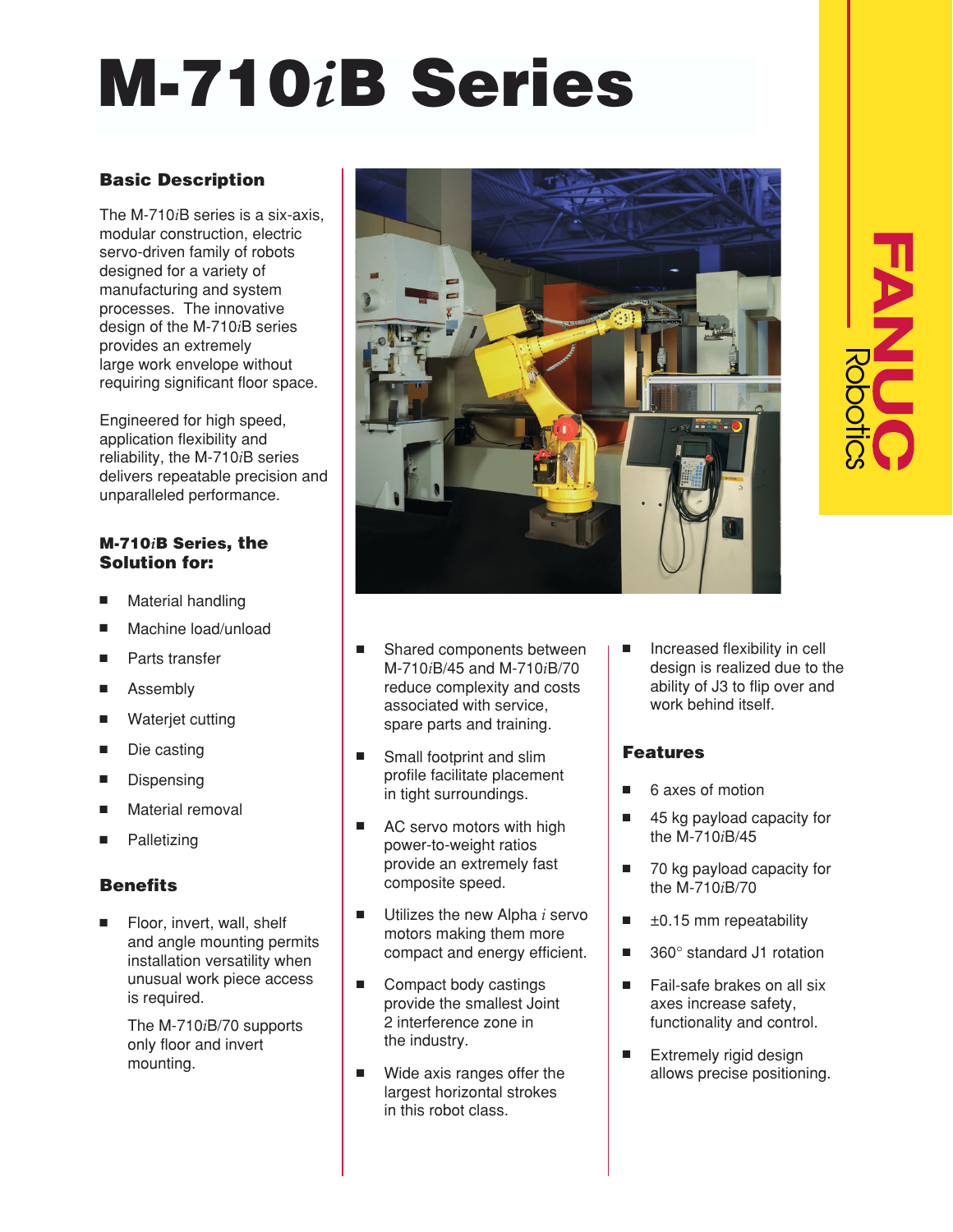#### **Reliability Features**

- Sealed drives and bearings minimize maintenance requirements.
- Grease fittings are available on all lubrication points for quick and easy maintenance.
- Cables are routed through hollow RV reducers to minimize flexing.
- All motors and associated cables can be enclosed to prevent snagging and damage from chips, sprays and other hazards.
- Minimal backlash and a long service life are assured by the use of directly coupled drives on all axes instead of pulleys, chains and belts, which can stretch or break.
- In-line wrist design minimizes complexity while increasing reliability.

#### **Major Options**

- Air blow and motor fan options for increased duty cycle capability.
- Severe dust and liquid protection package for die cast spray, waterjet cutting and other harsh environment applications.
- Joint 1 and 2 axes motor cover
- Adjustable hard stops for J1 every 15°



The M-710*i*B series flip-over capability maximizes reach and flexibility.



An optional severe dust and liquid protection package allows the M-710*i*B series to operate in a variety of harsh environments.